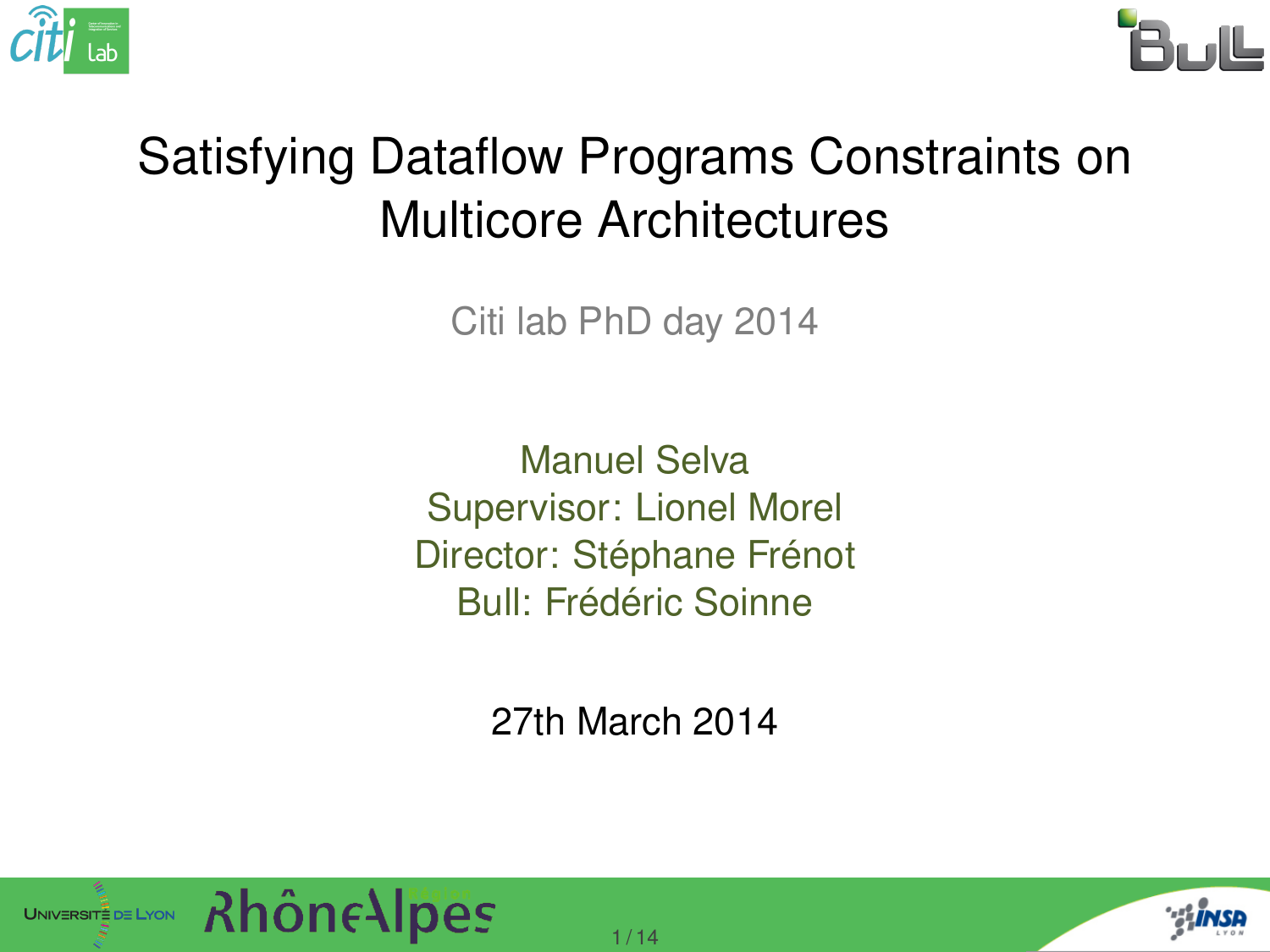

### More and more parallelism





Nehalem multicore die (source: www.intel.com)



Multiprocessor motherboard (source: www.bit-tech.net)



Apple/ARM dual core (source: www.cultofmac.com)

#### How to program ?

- Threads (Java,  $C +$  Pthreads)
- Annotations to sequential code (OpenMP)
- **Dataflow**



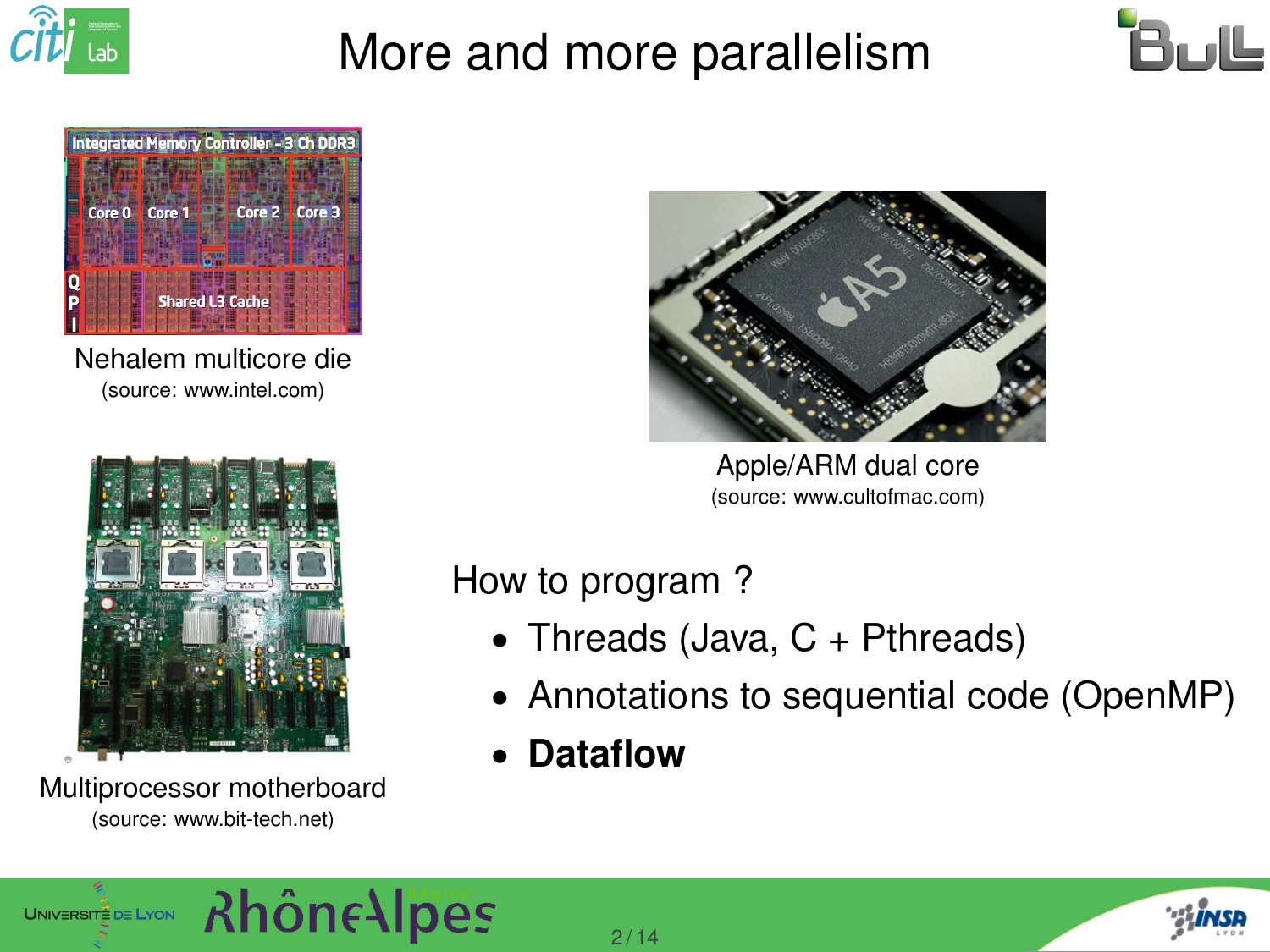#### $\hat{c}$ it $\left| \begin{smallmatrix} \cdot & \cdot & \cdot \end{smallmatrix} \right|$  lab Why and what is dataflow programming ? **BUL**





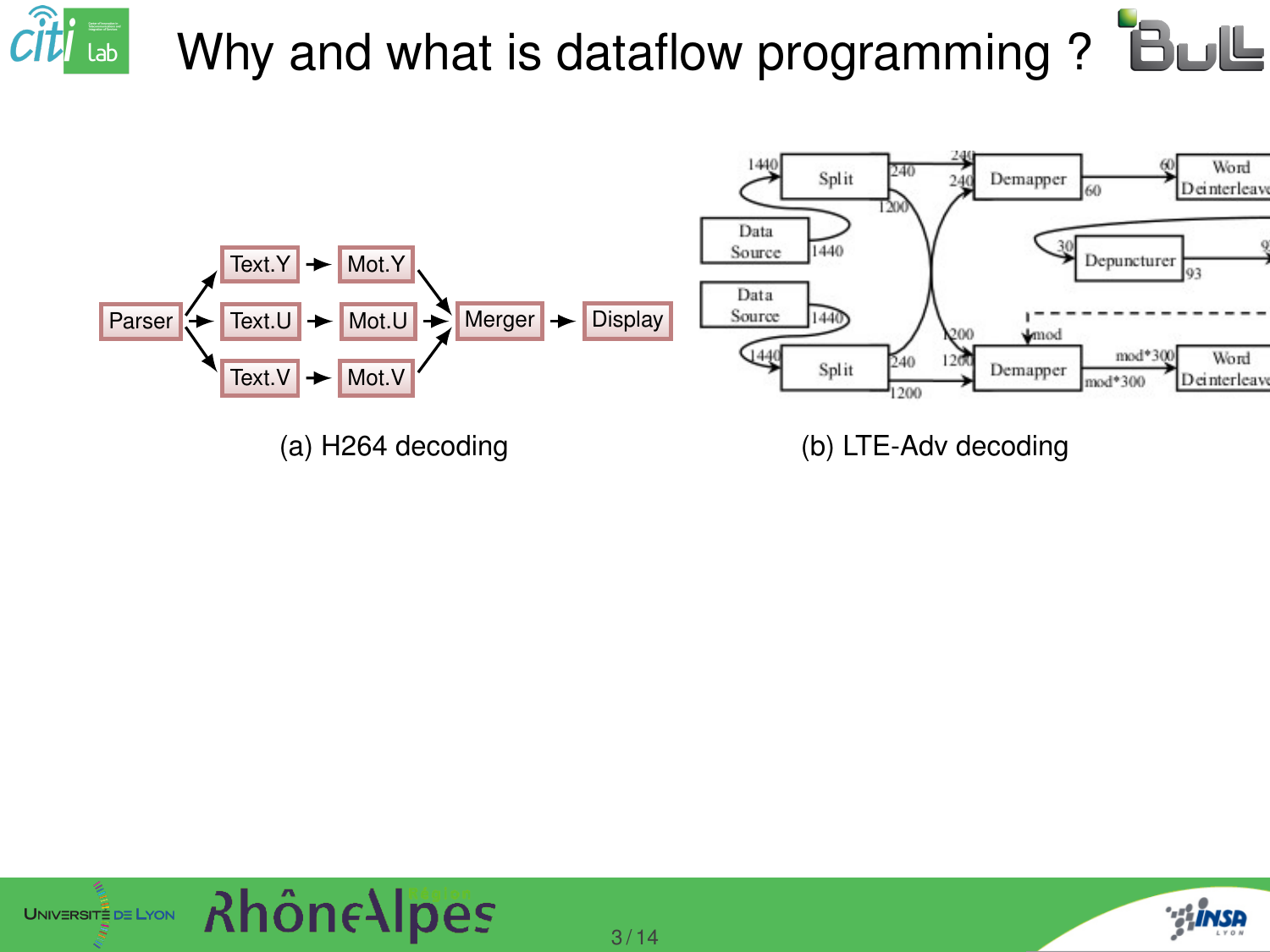

- Different kinds of parallelism
	- Actors exchanging data **only** through FIFO channels



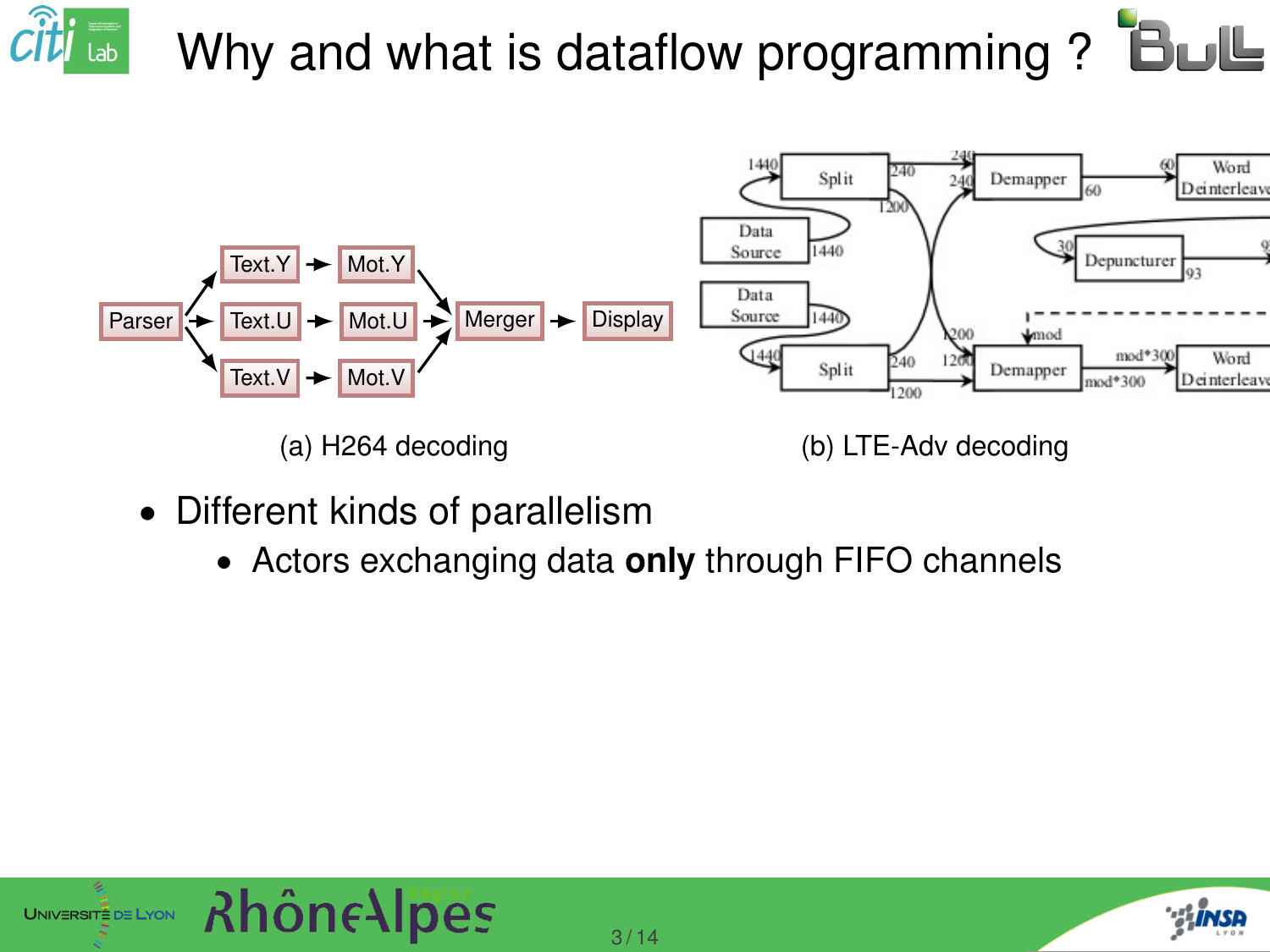

- Different kinds of parallelism
	- Actors exchanging data **only** through FIFO channels
	- Task



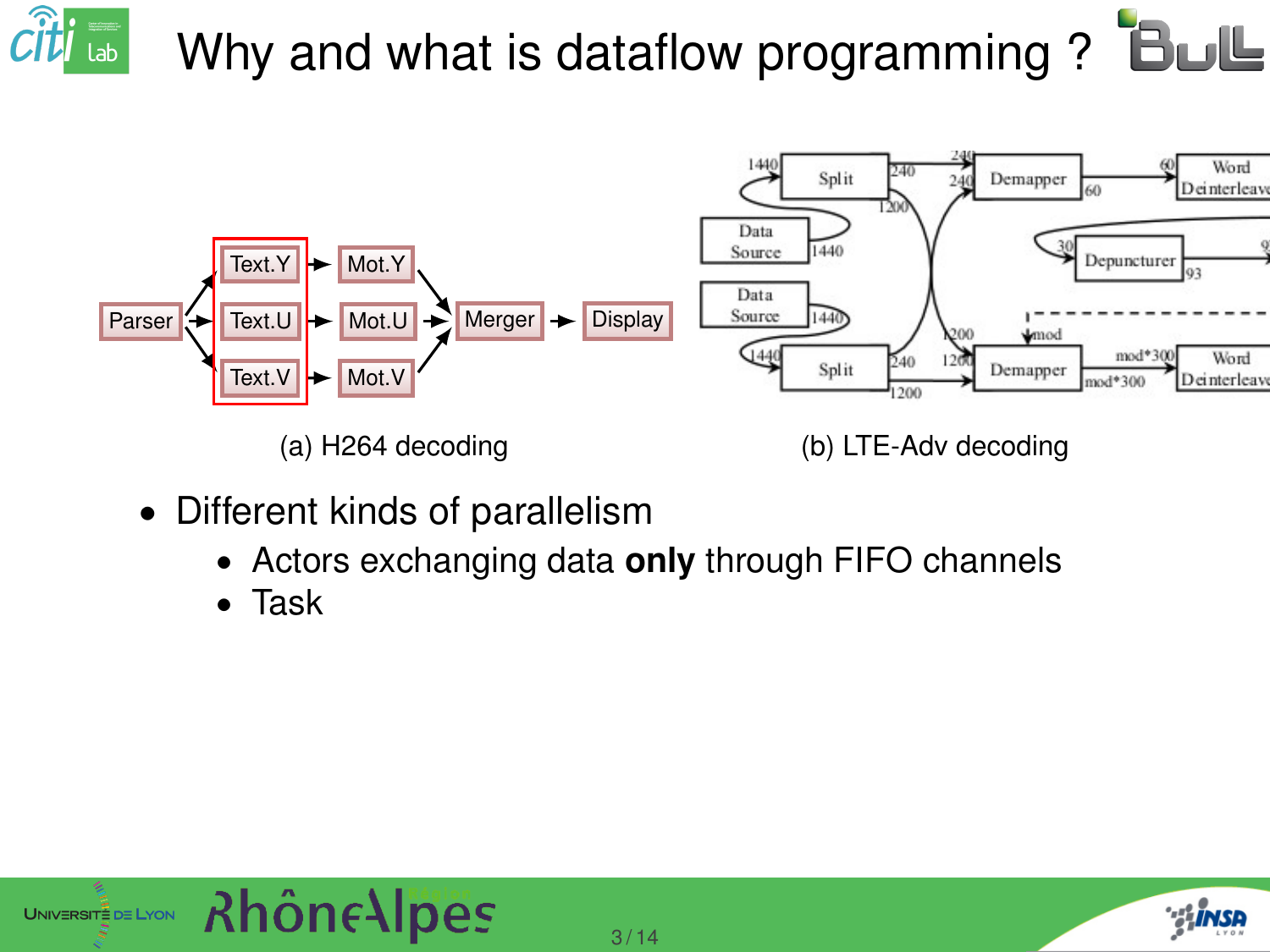

- Different kinds of parallelism
	- Actors exchanging data **only** through FIFO channels
	- Task , pipeline



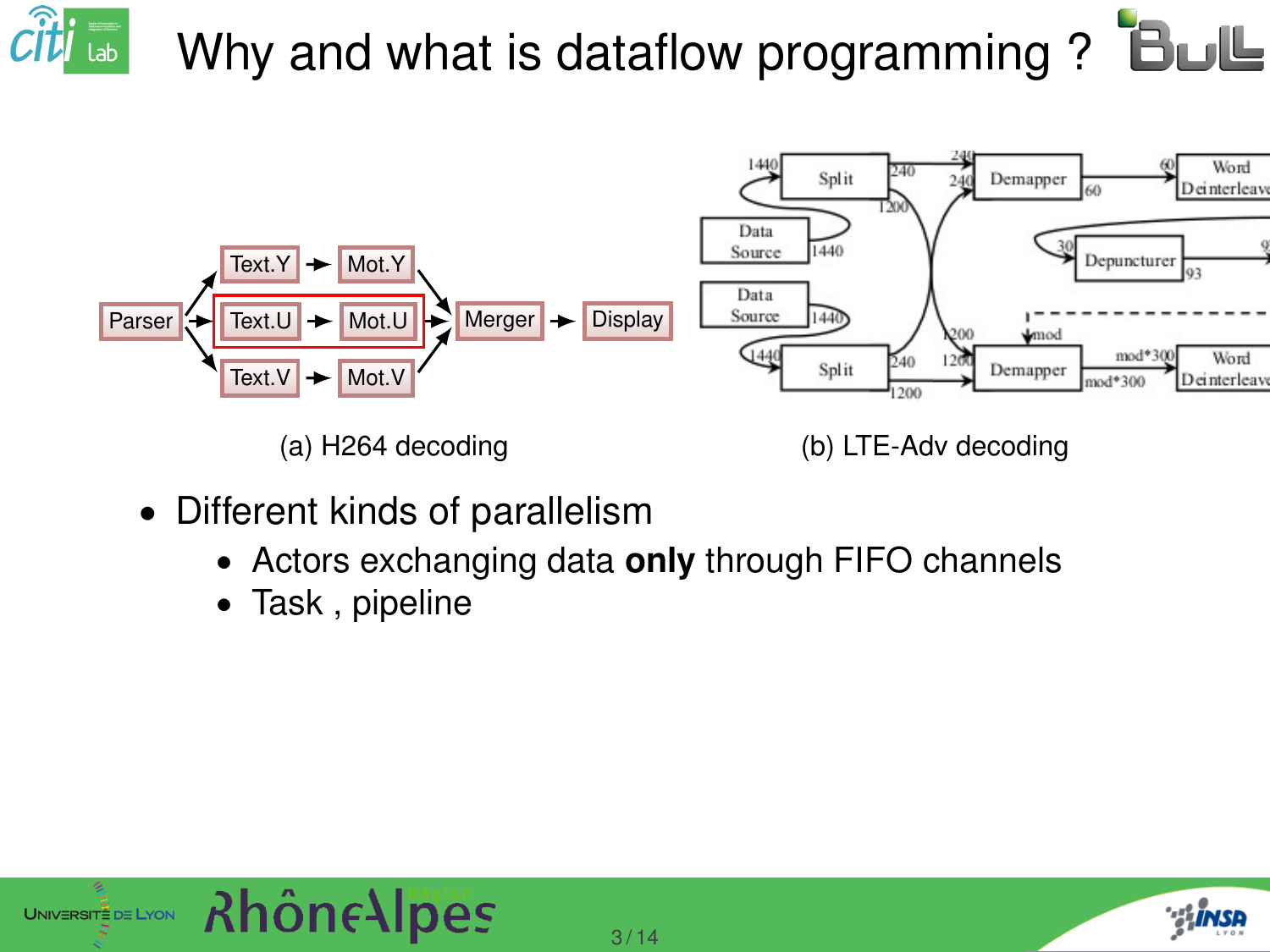

- Different kinds of parallelism
	- Actors exchanging data **only** through FIFO channels
	- Task , pipeline , data



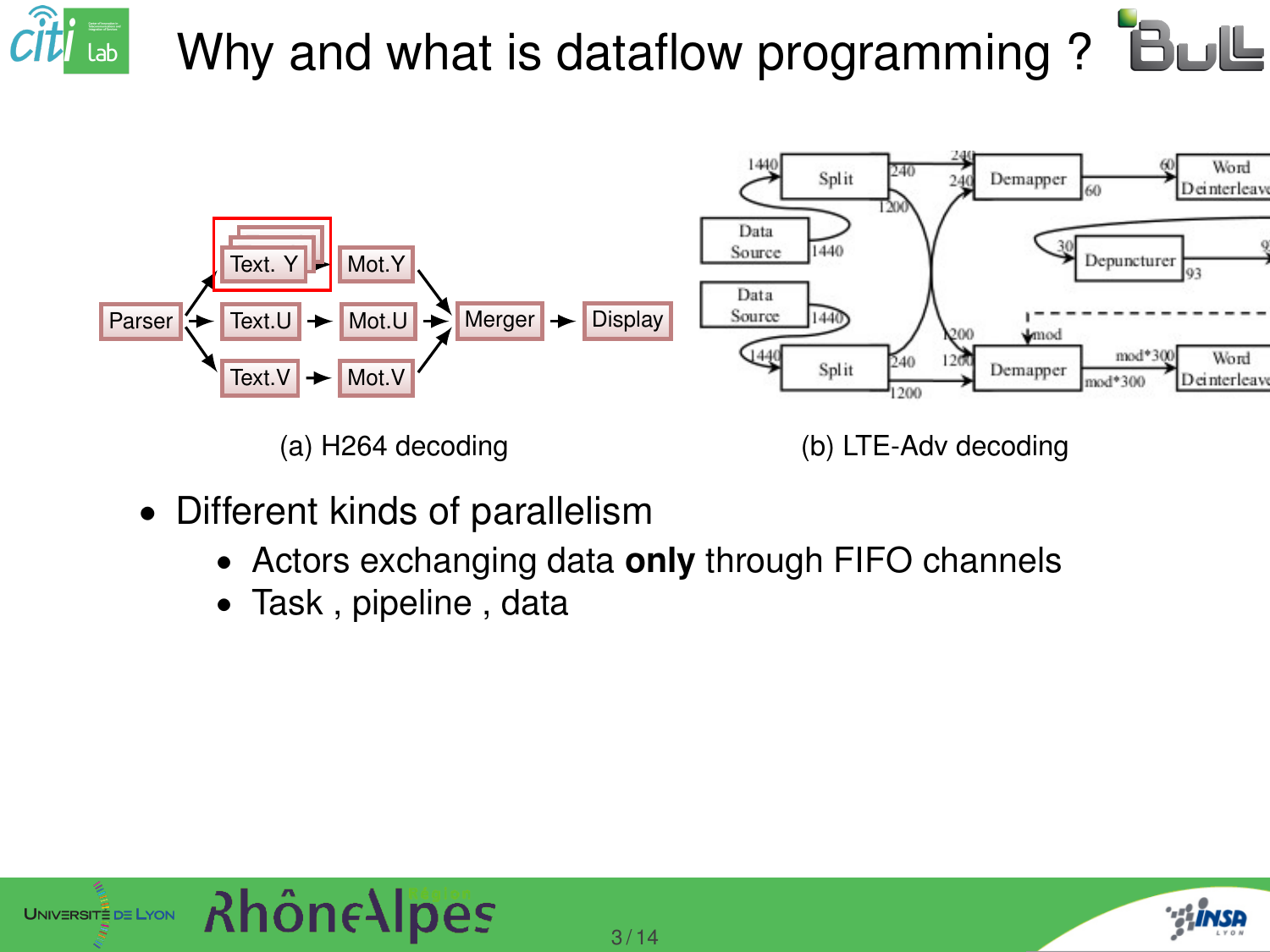

(a) H264 decoding (b) LTE-Adv decoding

- Different kinds of parallelism
	- Actors exchanging data **only** through FIFO channels
	- Task , pipeline , data

**Rhône Alpes** 

UNIVERSITE DE LYON

```
Many models
Static analyses \xleftarrow{\text{SDF}} \dots \dots \dots \dots (\text{DDF}) Expressiveness
```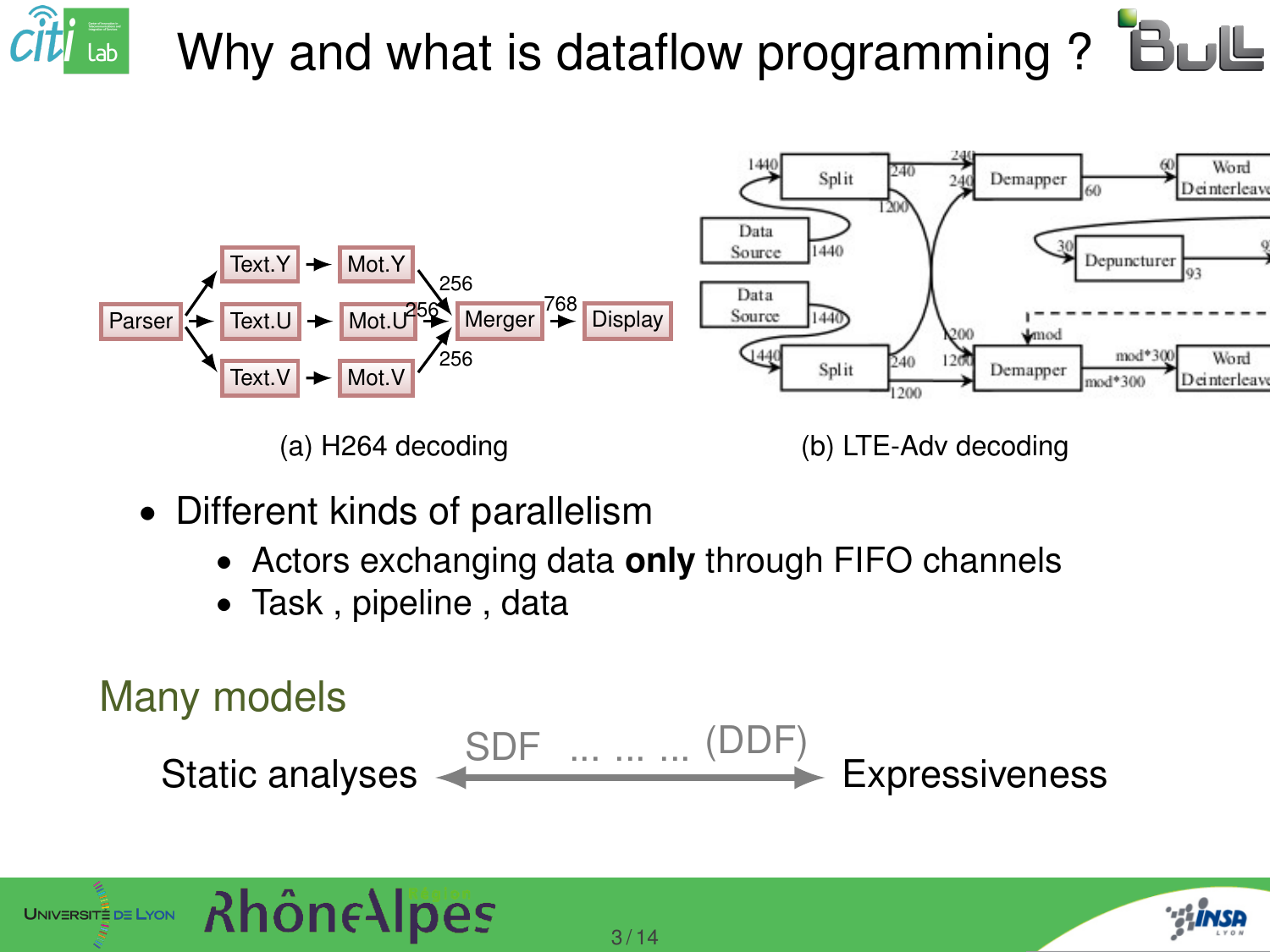

## How to execute dataflow programs ?



• Compilation to synchronized tasks respecting data dependencies





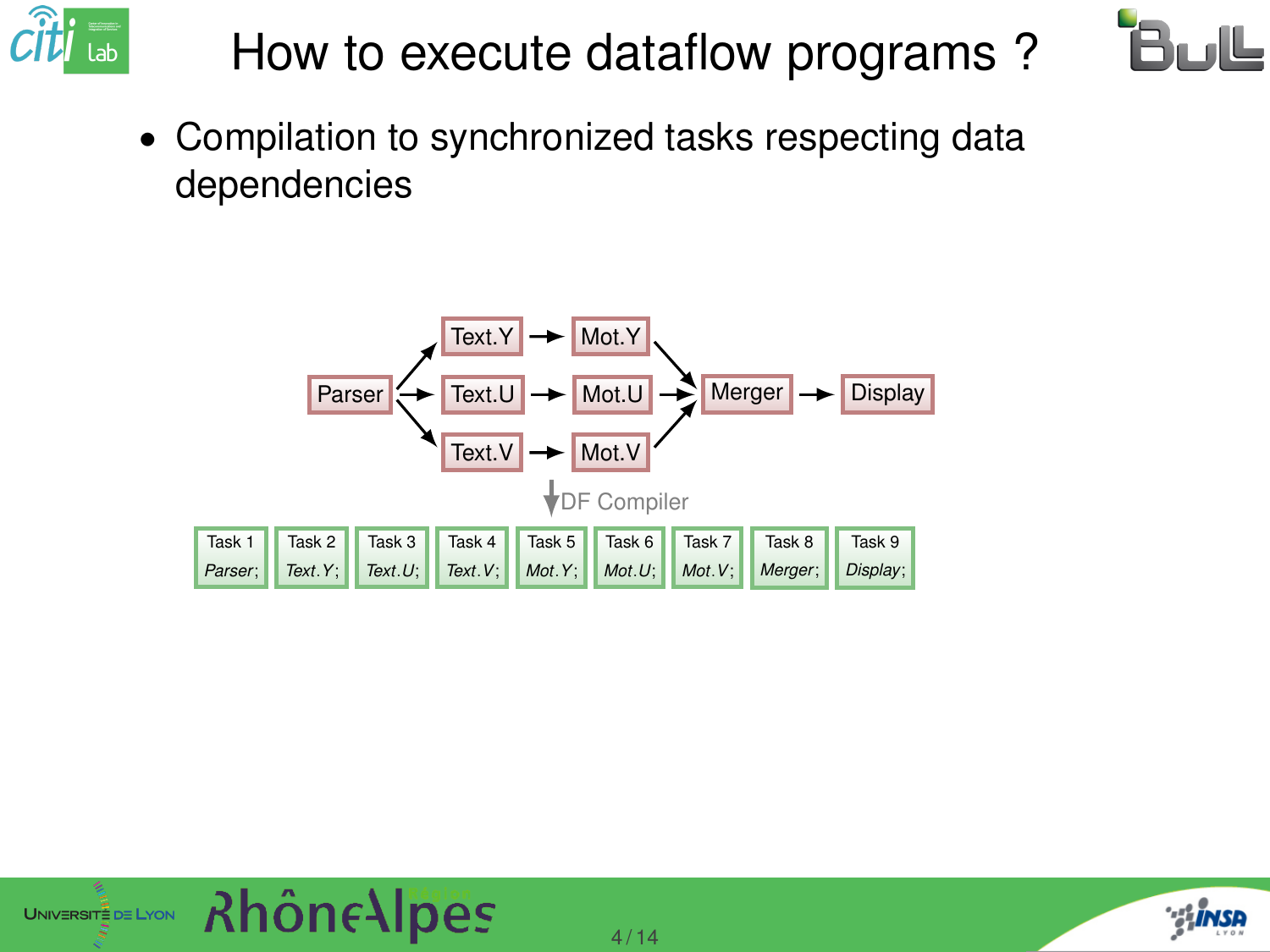

UNIVERSITE DE LYON

## How to execute dataflow programs ?



- Compilation to synchronized tasks respecting data dependencies
- Mapping of tasks and channels to hardware



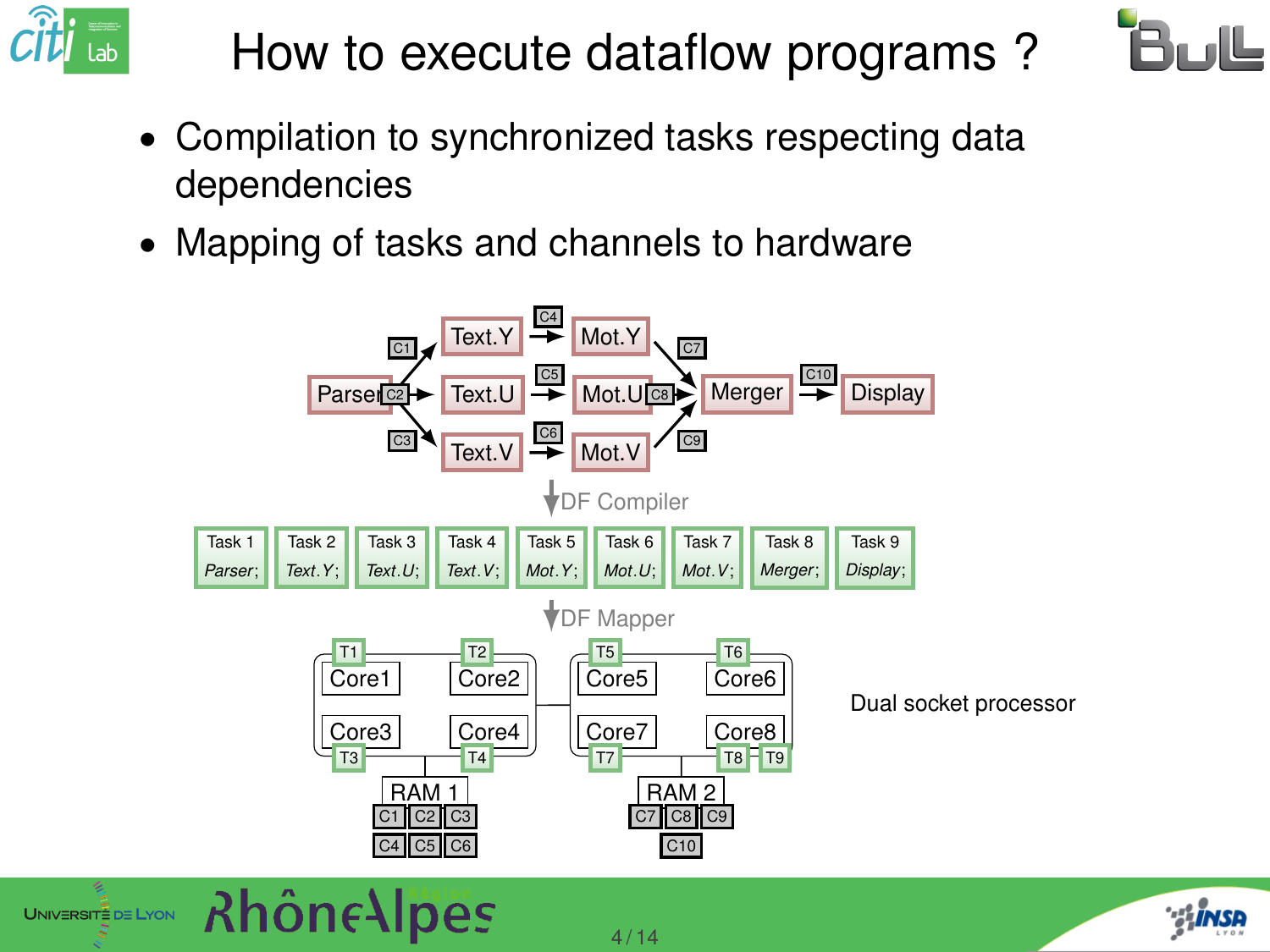

#### Proposition



#### **Motivations**

- DF applications with throughput constraints
- Mapping satisfying constraints requires:
	- Actors internal execution time
	- Concurrent applications
	- DF actors consumption/production rates

#### Goals





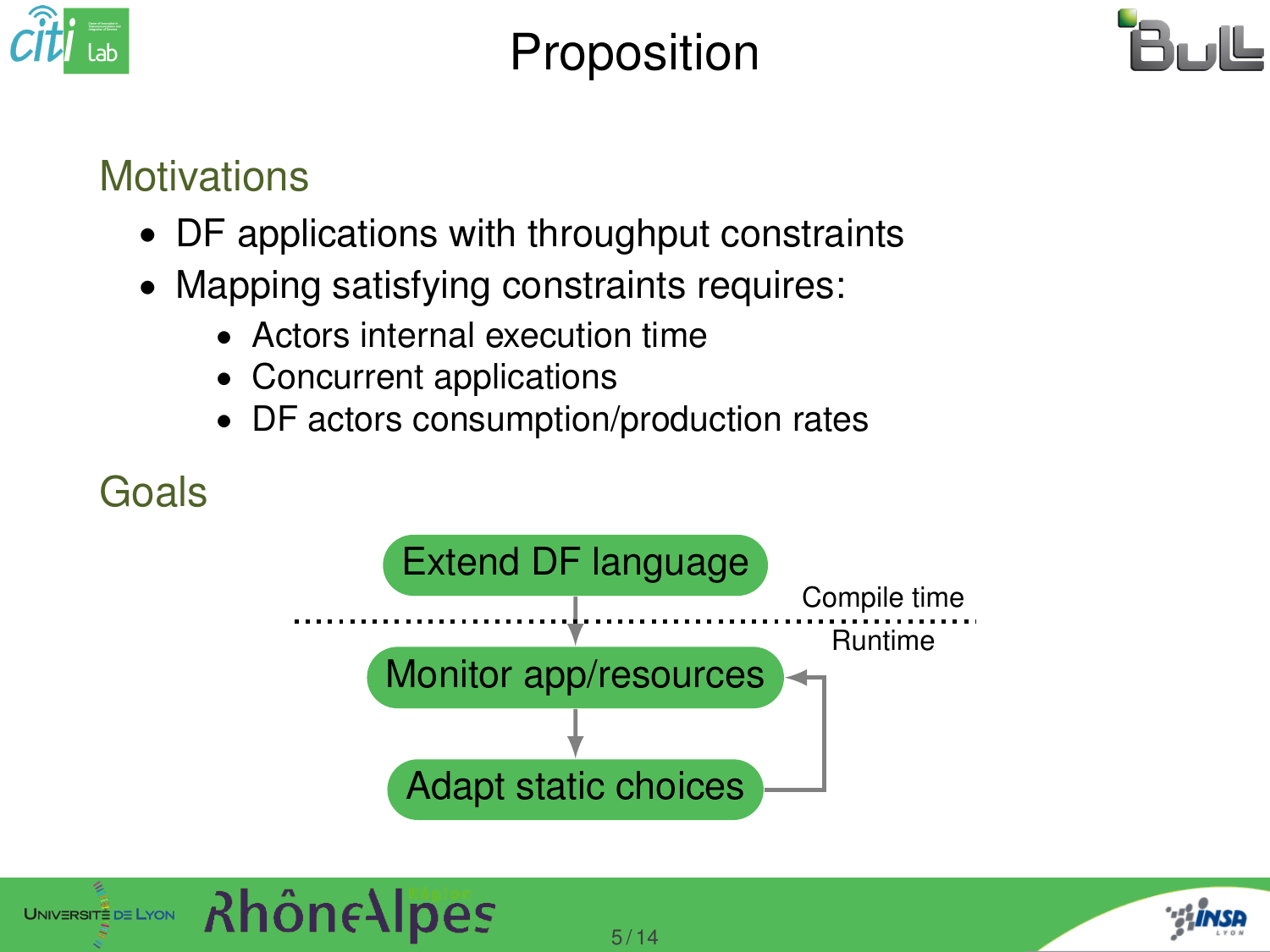## Citi **a** Contrib 1: Languages/compilers extensions

• Languages extensions taken into account in compilation flow [\[9,](#page-25-0) [10\]](#page-25-1)





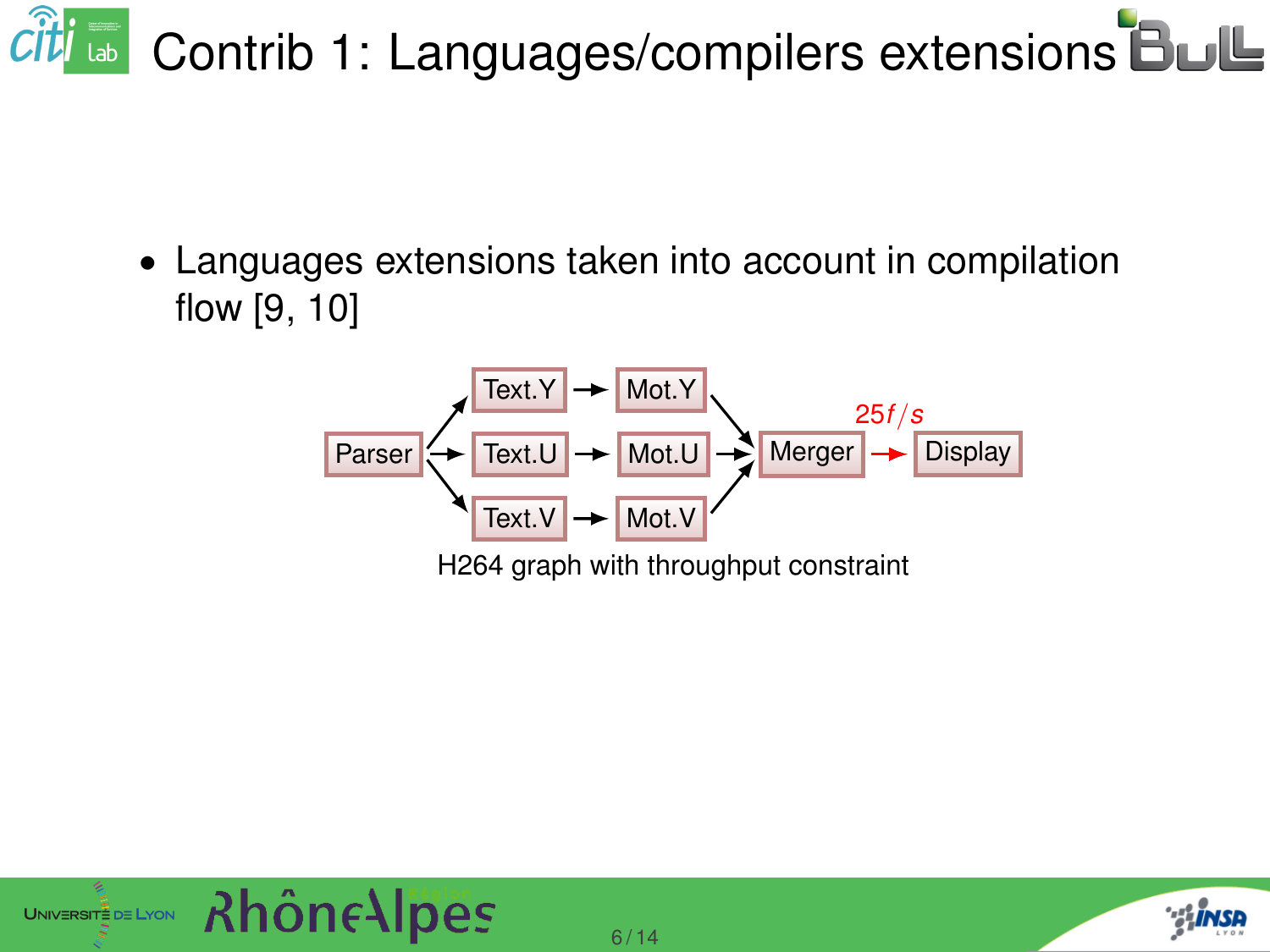## **a** Contrib 1: Languages/compilers extensions **BuL**

• Languages extensions taken into account in compilation flow [\[9,](#page-25-0) [10\]](#page-25-1)



- Propagate this value in SDF languages
	- Determine actors acceptable exec time



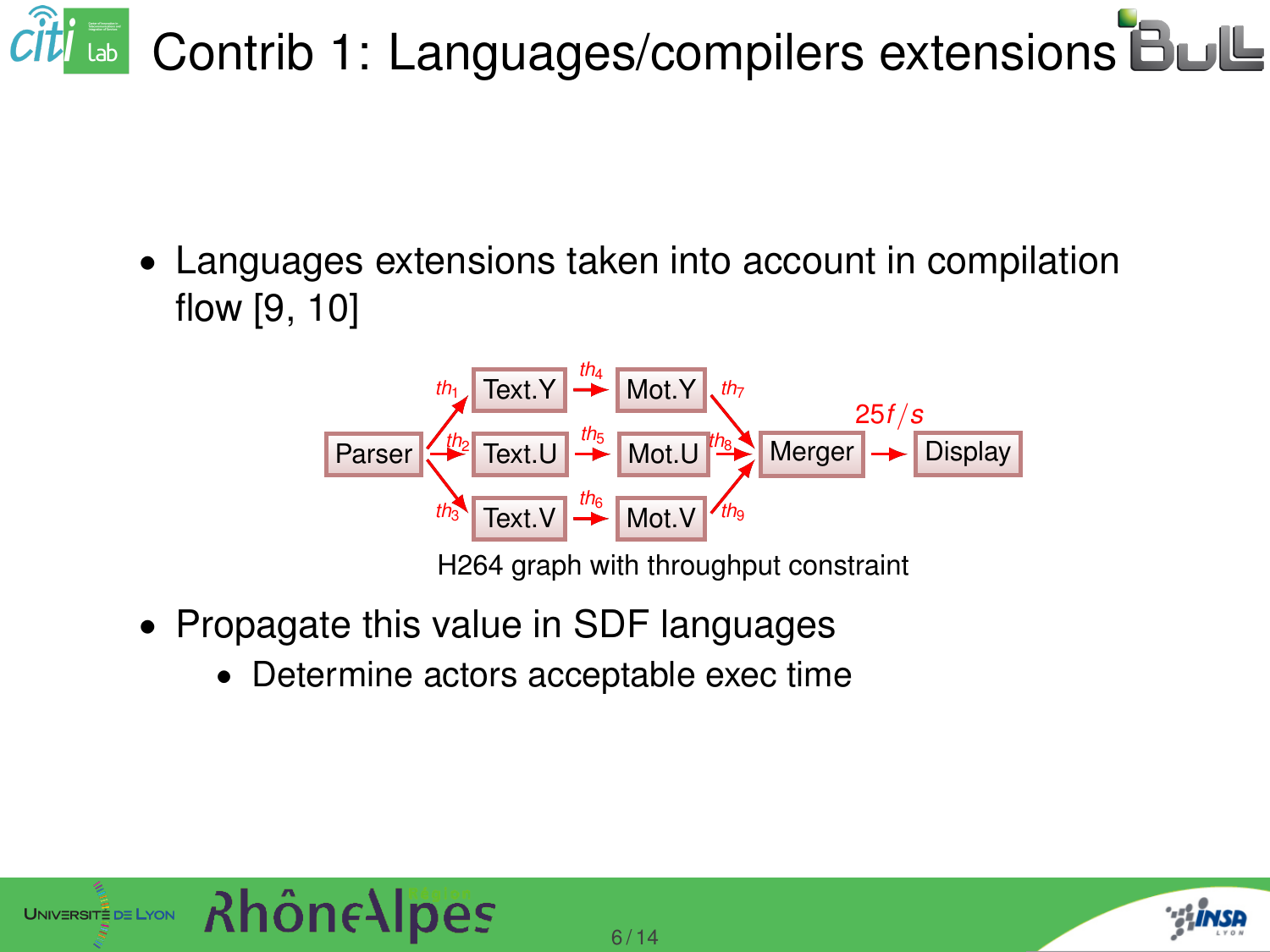







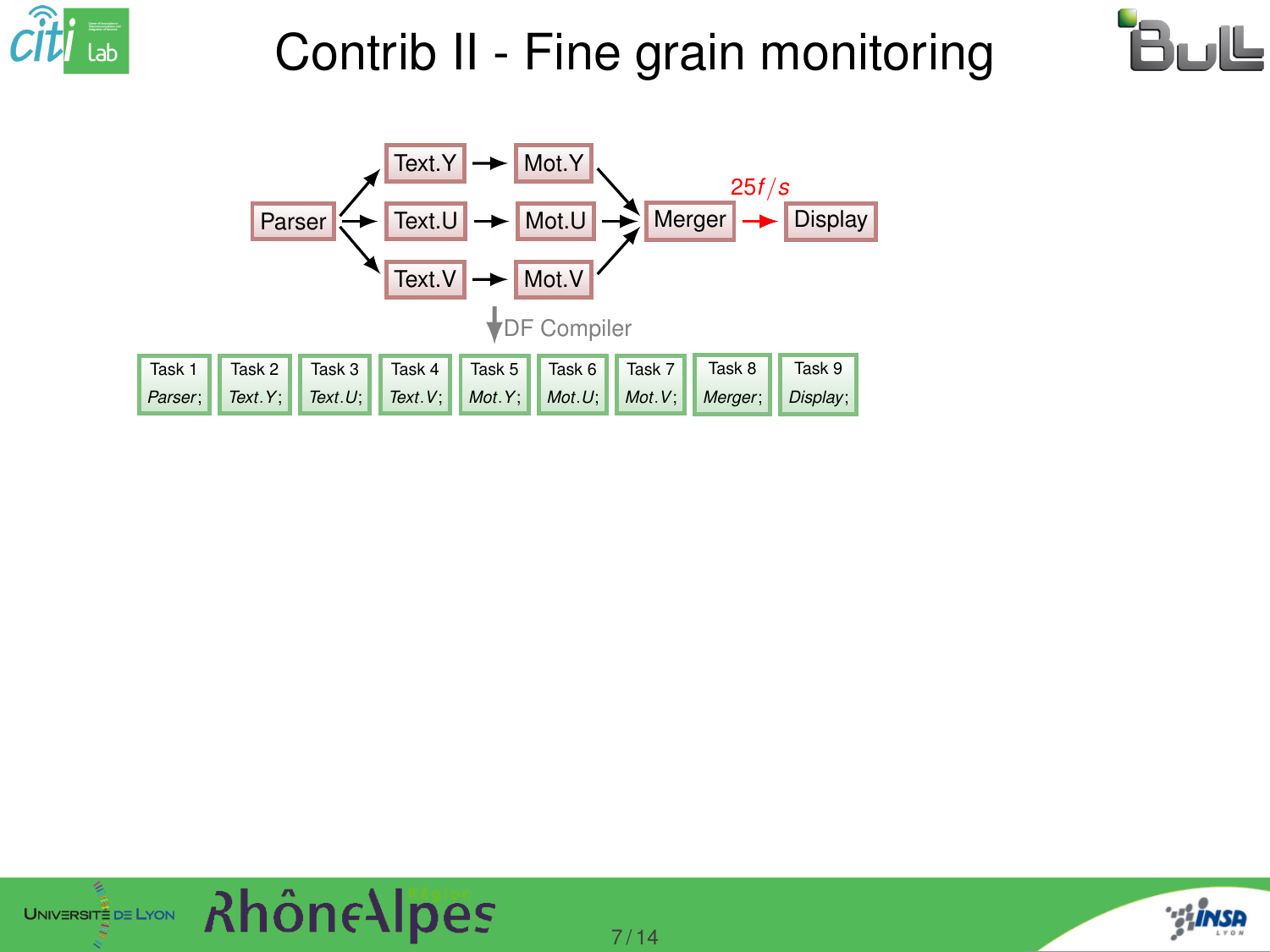







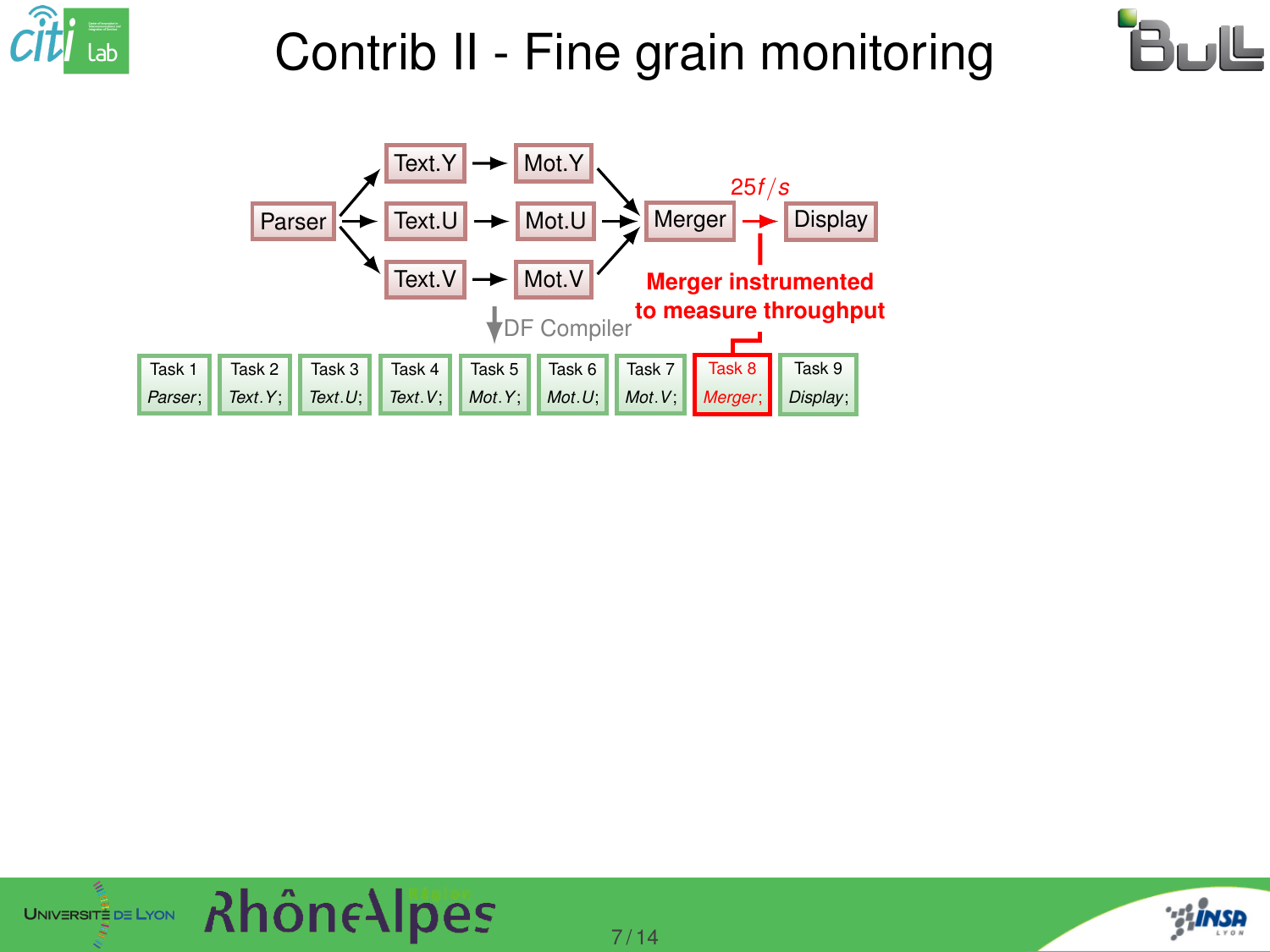







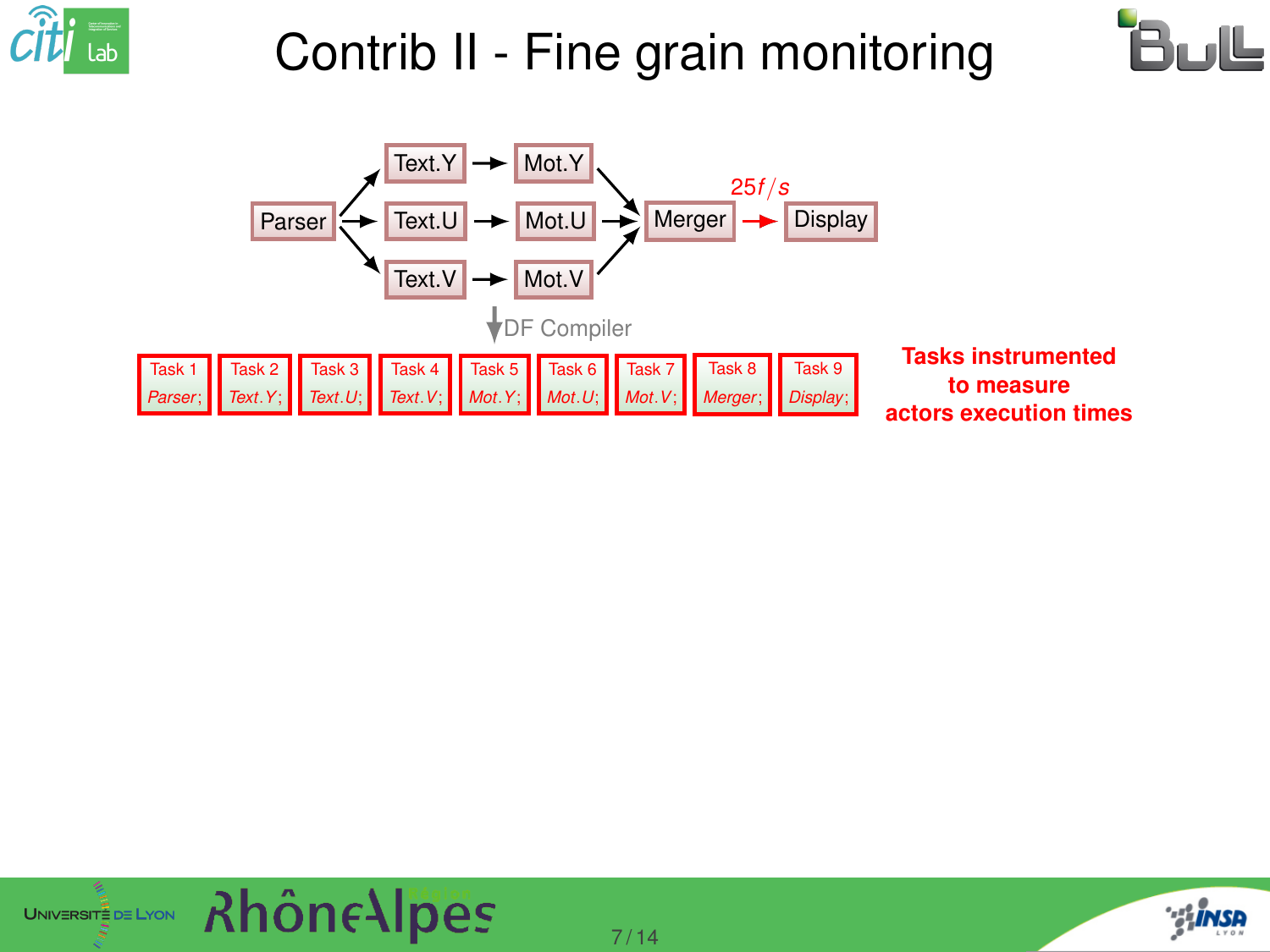







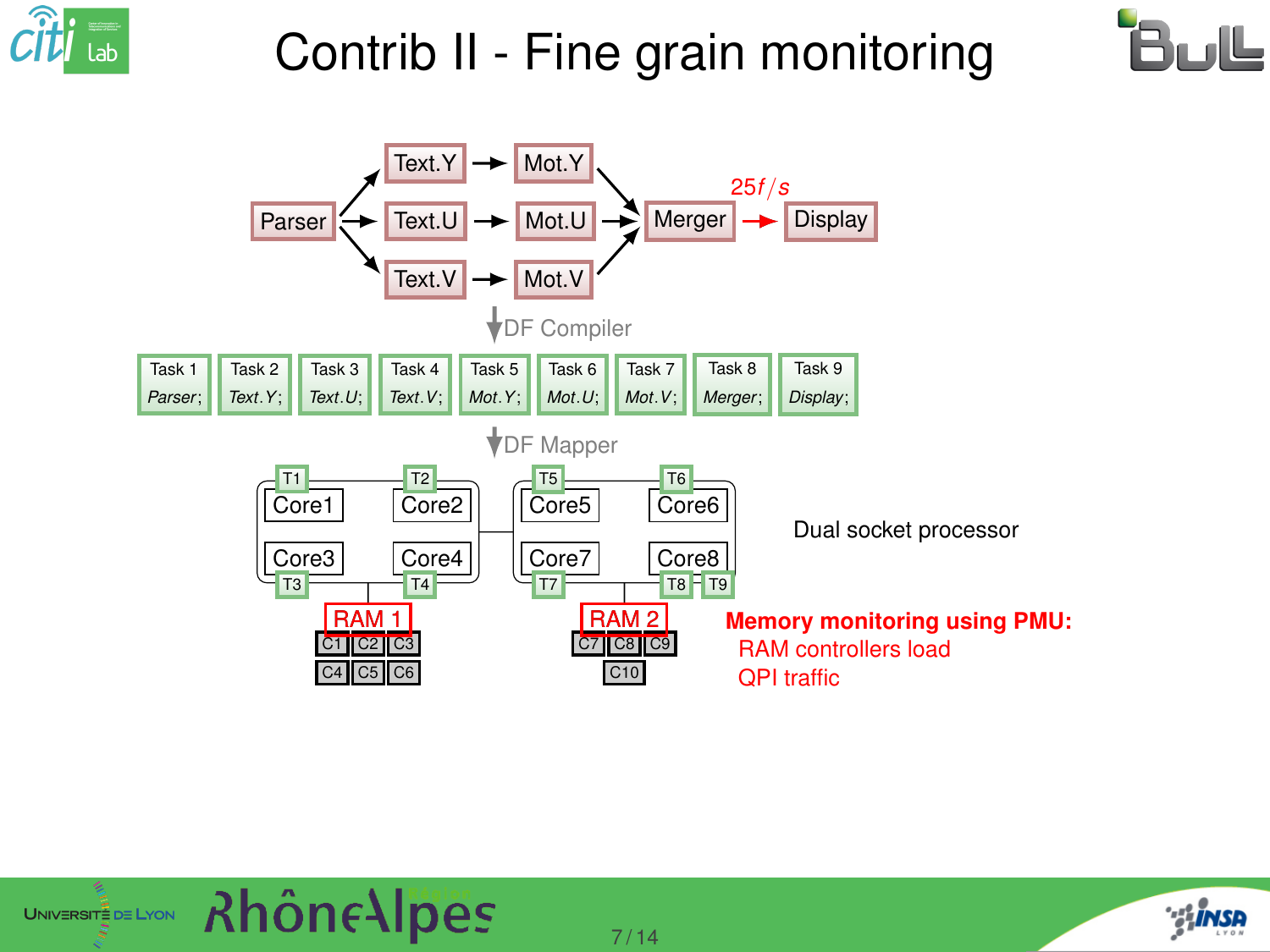





#### Conclusions

UNIVERSITE DE LYON

Are we facing cores load imbalance ?

**Rhône Alpes** 

Are the actors too slow because of memory latencies ?

7 / 14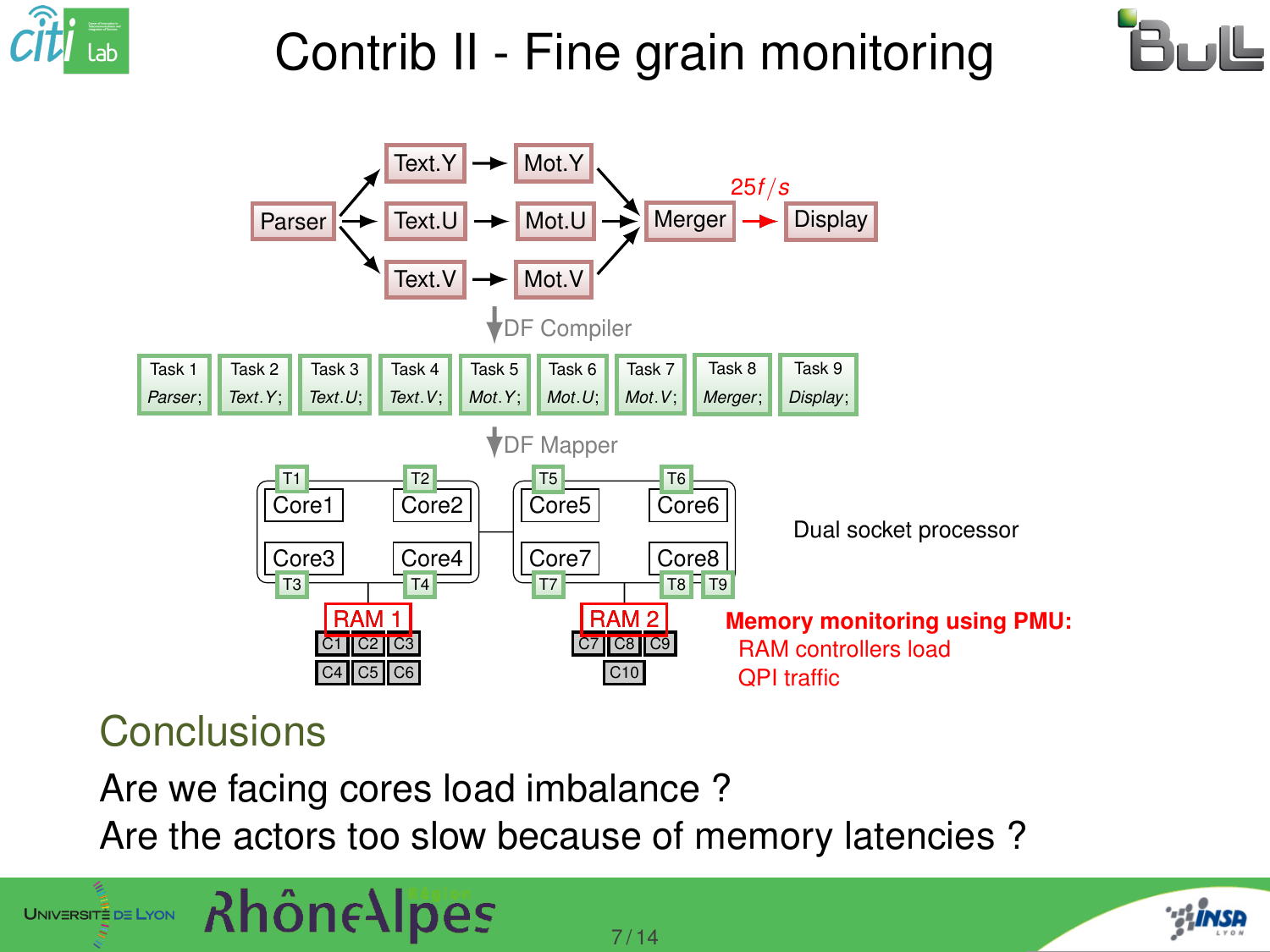

### Contrib III - Dataflow adaptations





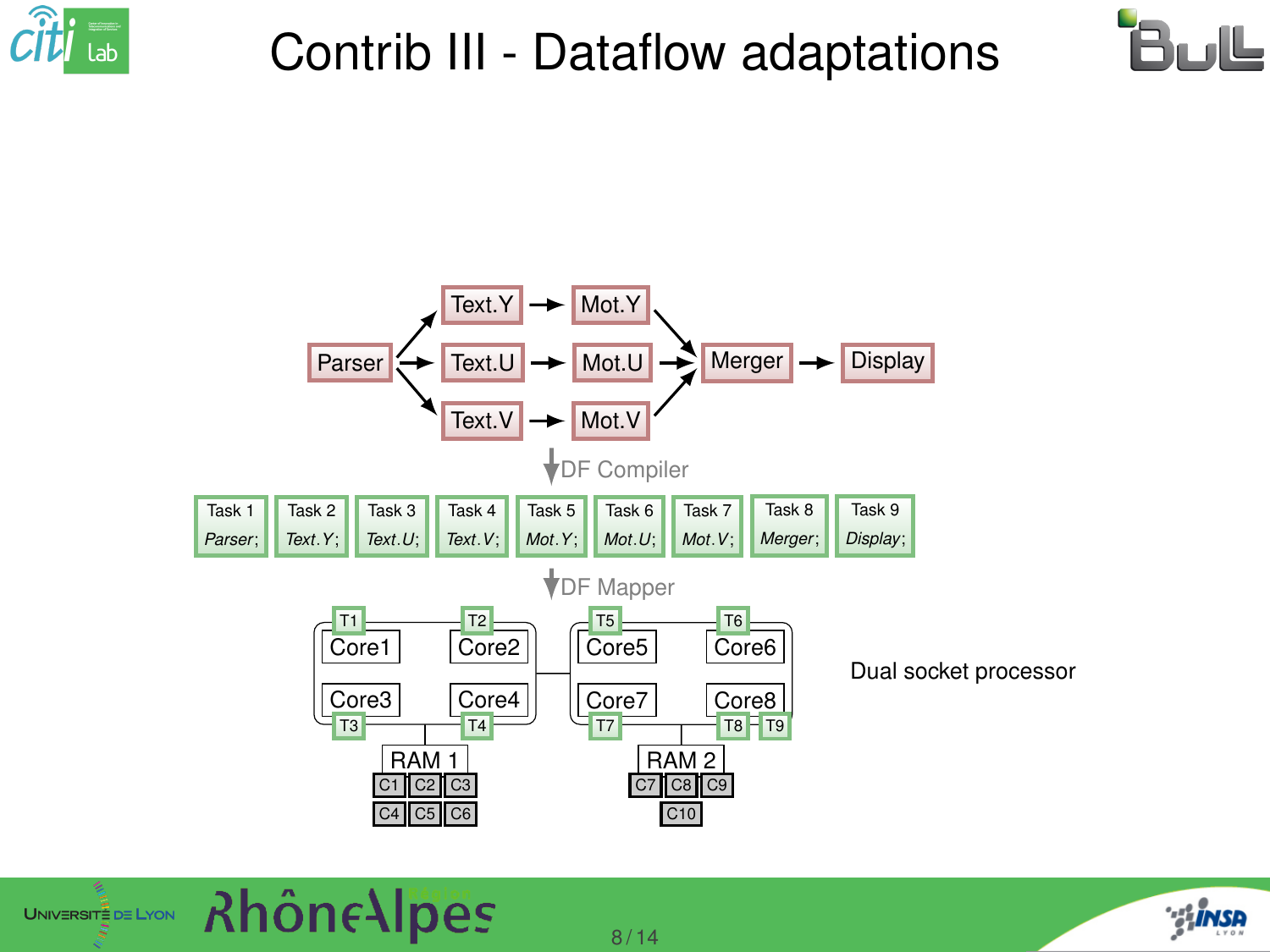

## Contrib III - Dataflow adaptations



• Cpu load balancing



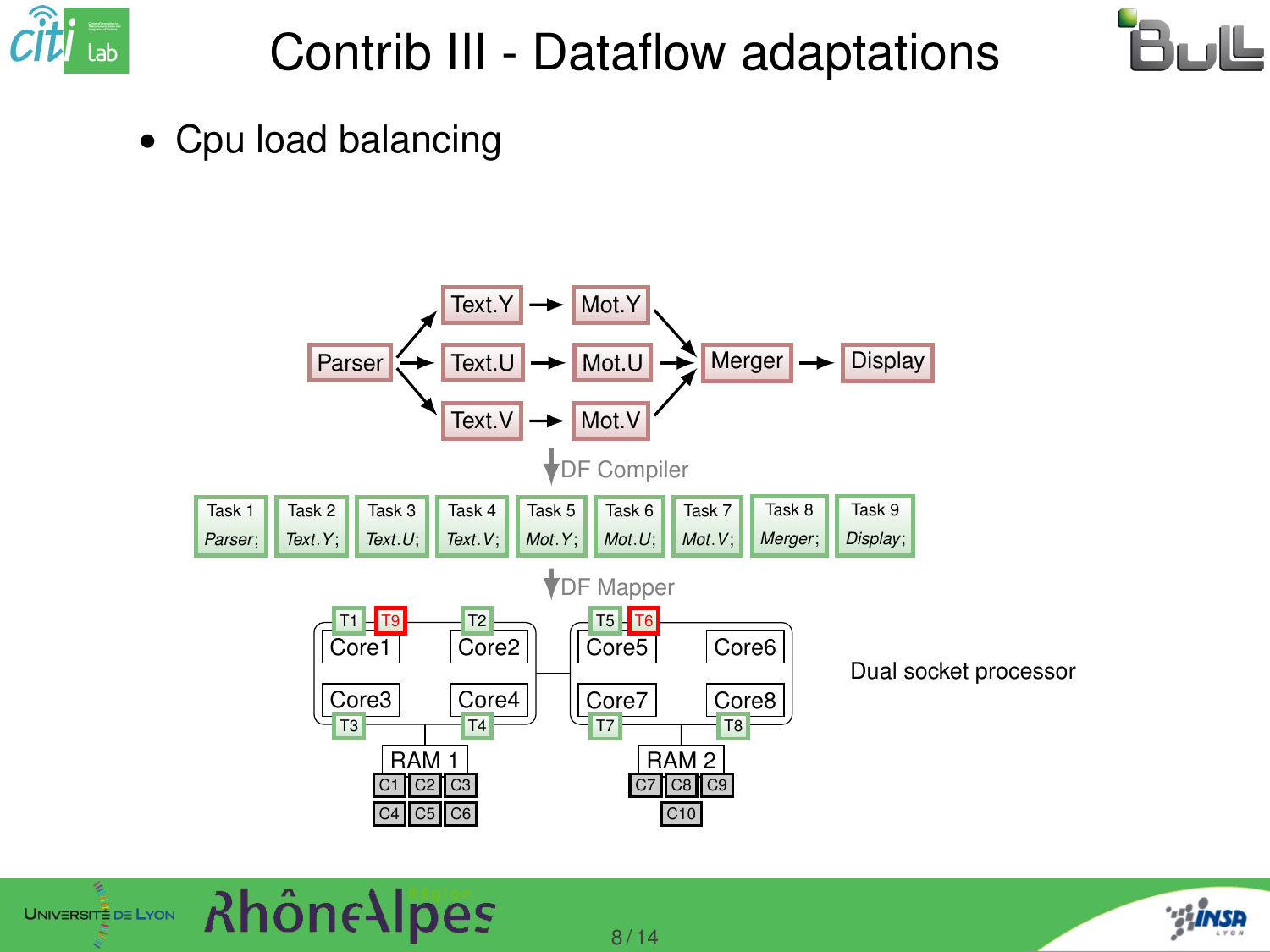

## Contrib III - Dataflow adaptations



- Cpu load balancing
- Memory load balancing





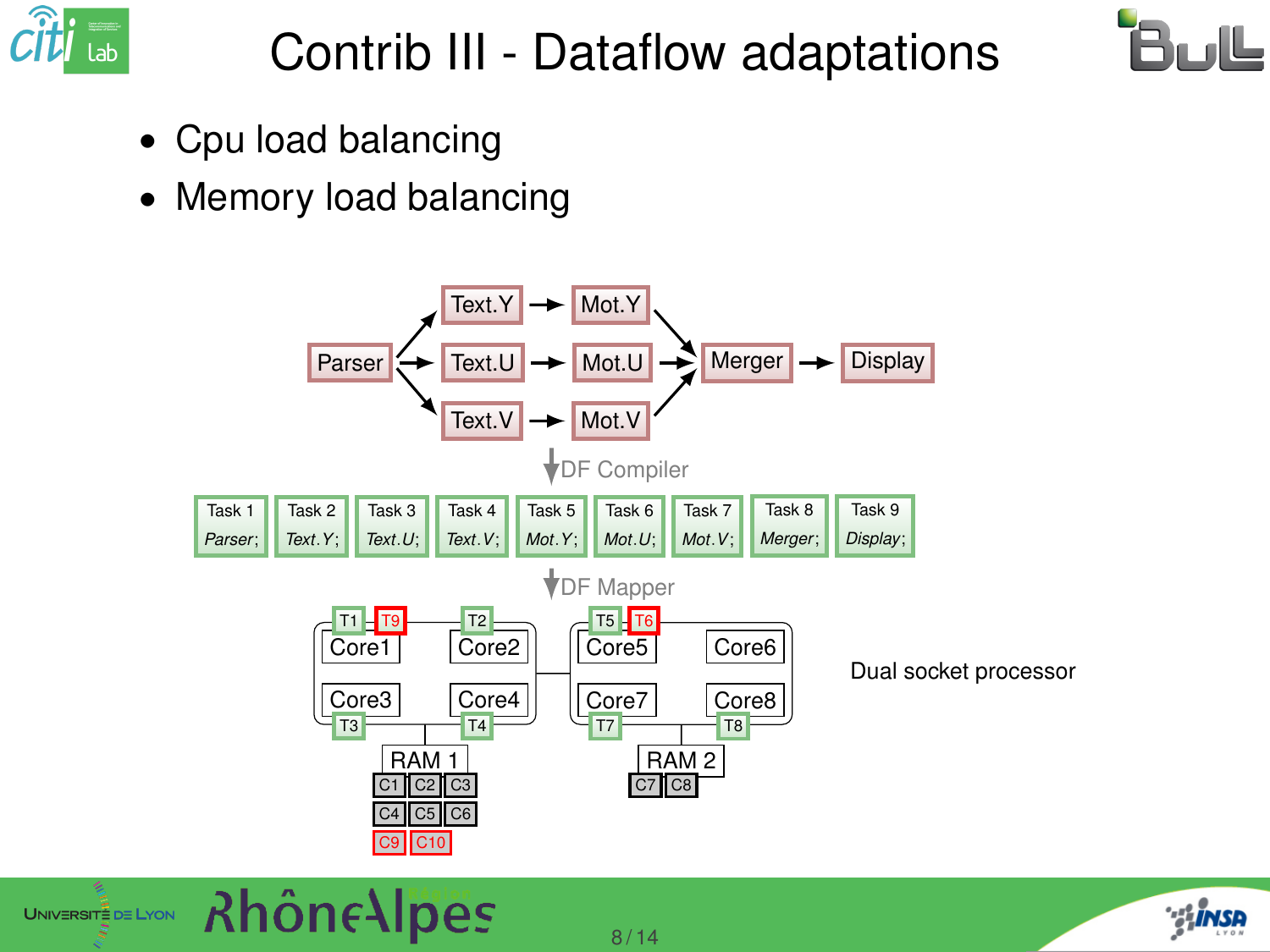

#### Conclusion



#### Dynamic framework for DF programs

- Applicative monitoring
- Hardware monitoring
- Runtime adaptations making profit of DF information

#### Current work

UNIVERSITE DE LYON

• Finishing implementation in Streamit

**Rhône Alpes** 

#### State of the art

- **DF** compilation [\[7,](#page-24-0) [13,](#page-26-0) [4\]](#page-23-0)
- **DF** theoretical throughput analysis [\[3,](#page-23-1) [11\]](#page-26-1)
- **DF** adaptation [\[12,](#page-26-2) [8,](#page-24-1) [5,](#page-23-2) [1\]](#page-22-0)
- **Non-DF** NUMA adaptations [\[6,](#page-24-2) [2\]](#page-22-1)

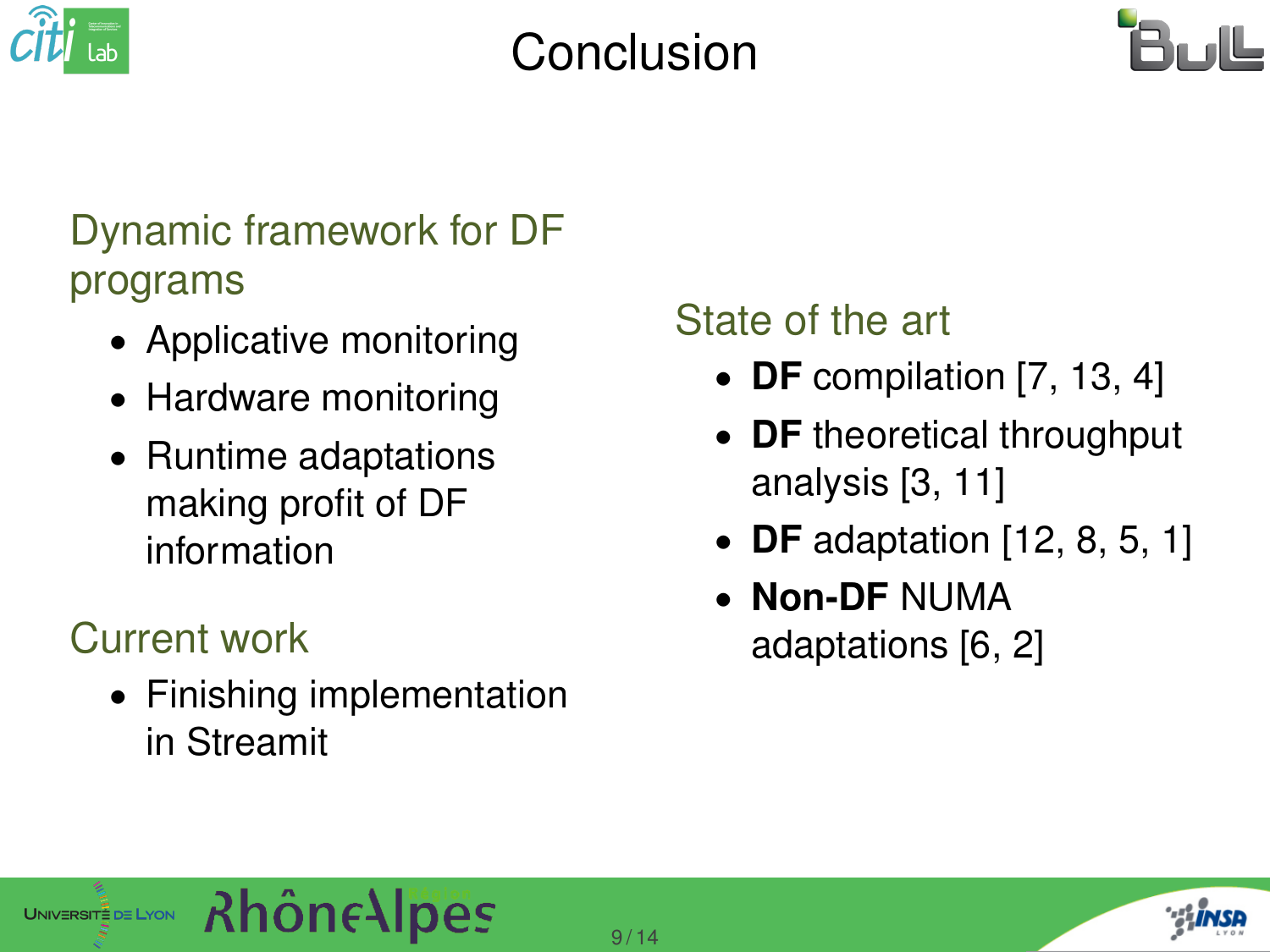



#### <span id="page-22-0"></span>CHOI, Y., LI, C.-H., SILVA, D. D., BIVENS, A., AND SCHENFELD, E.

Adaptive task duplication using on-line bottleneck detection for streaming applications.

In Proceedings of the 9th Conference on Computing Frontiers (New York, NY, USA, 2012), CF '12, ACM, pp. 163–172.

<span id="page-22-1"></span>DASHTI, M., FEDOROVA, A., FUNSTON, J., GAUD, F., 暈 LACHAIZE, R., LEPERS, B., QUEMA, V., AND ROTH, M. Traffic management: A holistic approach to memory placement on numa systems. In Proceedings of the Eighteenth International Conference on Architectural Support for Programming Languages and Operating Systems (New York, NY, USA, 2013), ASPLOS '13, ACM, pp. 381–394.



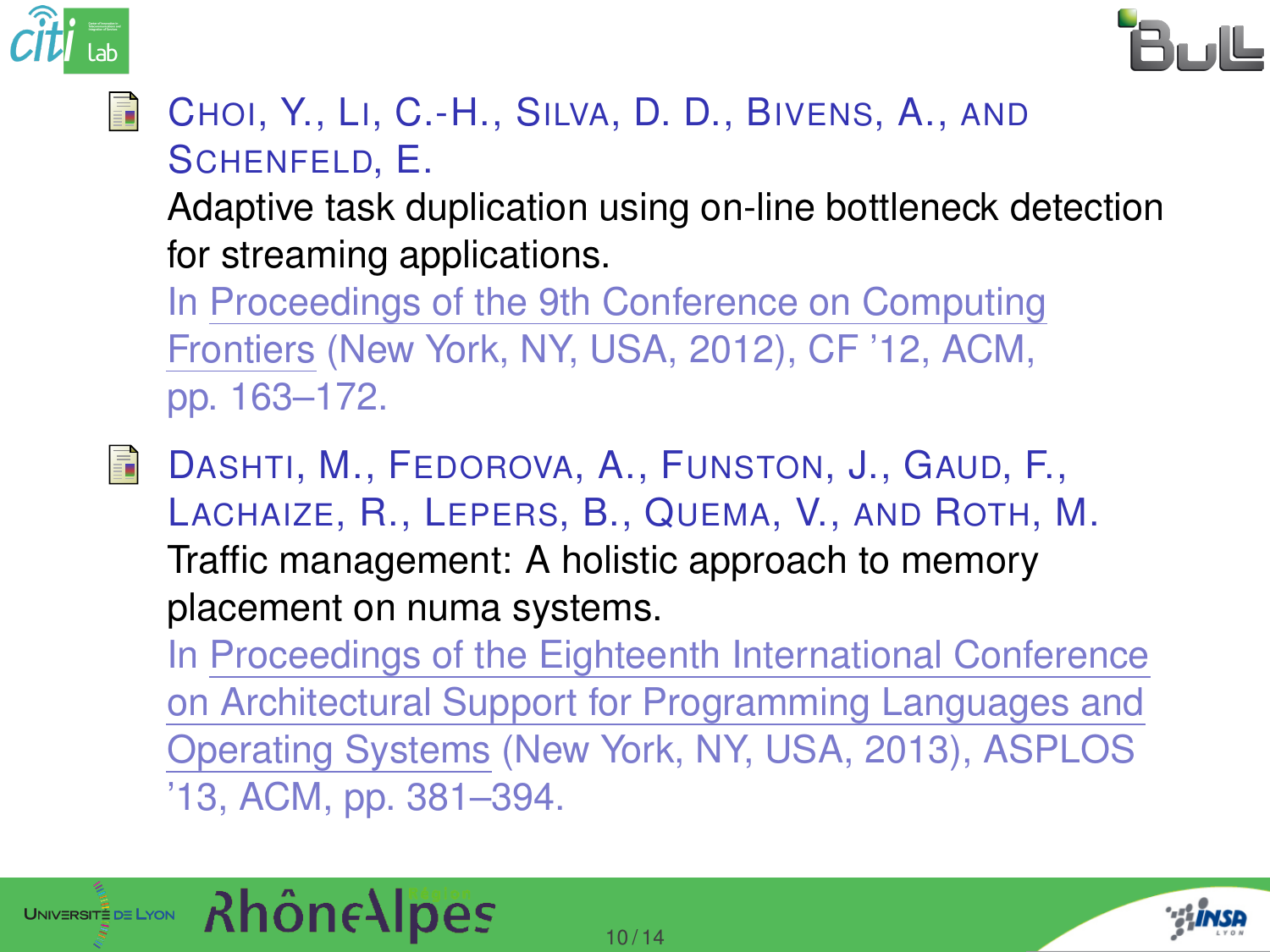



<span id="page-23-1"></span>GHAMARIAN, A.-H., GEILEN, M. C. W., STUIJK, S., BASTEN, T., MOONEN, A. J. M., BEKOOIJ, M., THEELEN,

B., AND MOUSAVI, M.

Throughput analysis of synchronous data flow graphs.

In Application of Concurrency to System Design, 2006. ACSD 2006. Sixth International Conference on (2006), pp. 25–36.

<span id="page-23-0"></span>

**A** GORDON, M. I.

Compiler Techniques for Scalable Performance of Stream Program

```
PhD thesis, MIT, 2010.
```
<span id="page-23-2"></span>HORMATI, A. H., CHOI, Y., KUDLUR, M., RABBAH, R., 5 MUDGE, T., AND MAHLKE, S. Flextream: Adaptive compilation of streaming applications for heterogeneous architectures.



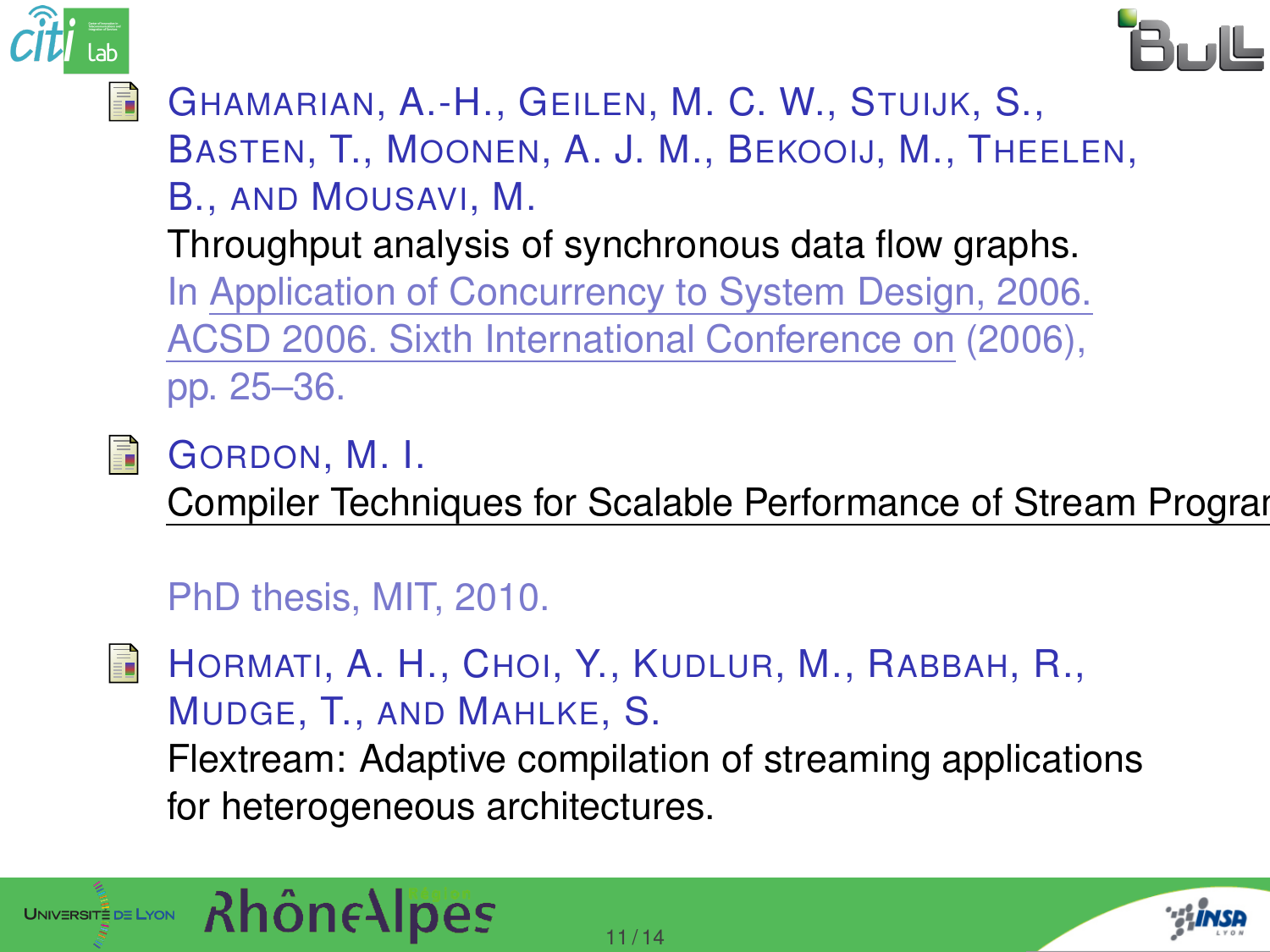

In Proceedings of the 2009 18th International Conference Bull on Parallel Architectures and Compilation Techniques (2009), pp. 214–223.

- <span id="page-24-2"></span>**LACHAIZE, R., LEPERS, B., AND QUÉMA, V.** Memprof: A memory profiler for numa multicore systems. In Proceedings of the 2012 USENIX Conference on Annual Technical Conference (Berkeley, CA, USA, 2012), USENIX ATC'12, USENIX Association, pp. 5–5.
- <span id="page-24-0"></span>**E** LEE, E. A., AND MESSERSCHMITT, D.

Synchronous data flow.

Proceedings of the IEEE 75, 9 (sept. 1987), 1235 – 1245.

#### <span id="page-24-1"></span>F. MIN, C., AND EOM, Y. I.

Danbi: Dynamic scheduling of irregular stream programs for many-core systems.

In Proceedings of the 22Nd International Conference on Parallel Architectures and Compilation Techniques



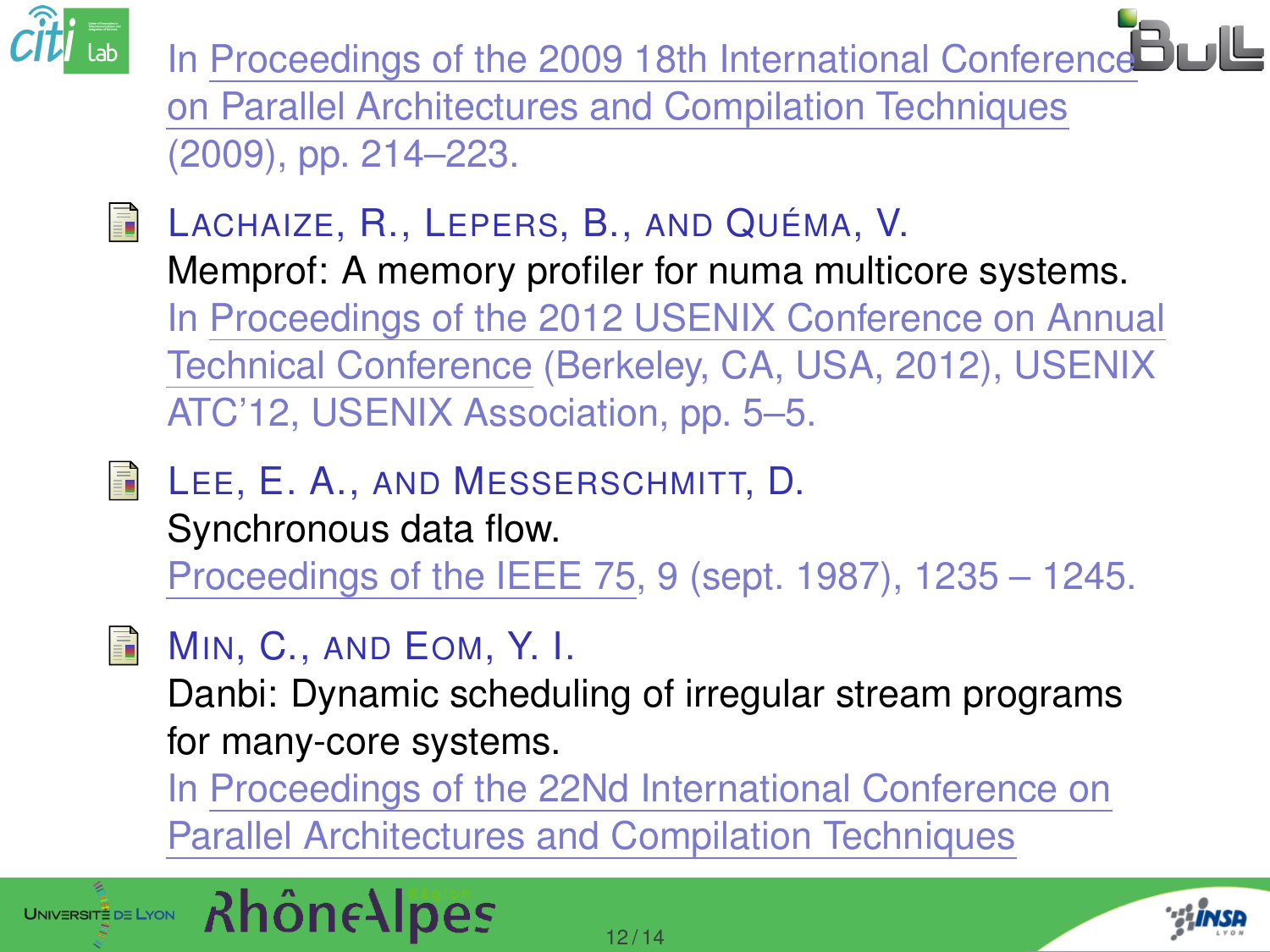



(Piscataway, NJ, USA, 2013), PACT '13, IEEE Press, pp. 189–200.

- <span id="page-25-0"></span>F SELVA, M., MOREL, L., MARQUET, K., AND FRÉNOT, S. Extending dataflow programs with throughput properties. In Proceedings of the First International Workshop on Many-core Embedded Systems (New York, NY, USA, 2013), MES '13, ACM, pp. 54–57.
- <span id="page-25-1"></span>F SELVA, M., MOREL, L., MARQUET, K., AND FRÉNOT, S. Qos monitoring system for dataflow programs. In Proceedings of the Conférence d'informatique en Parallélisme, Architecture et Système (ComPAS) (2013), CFSE track.